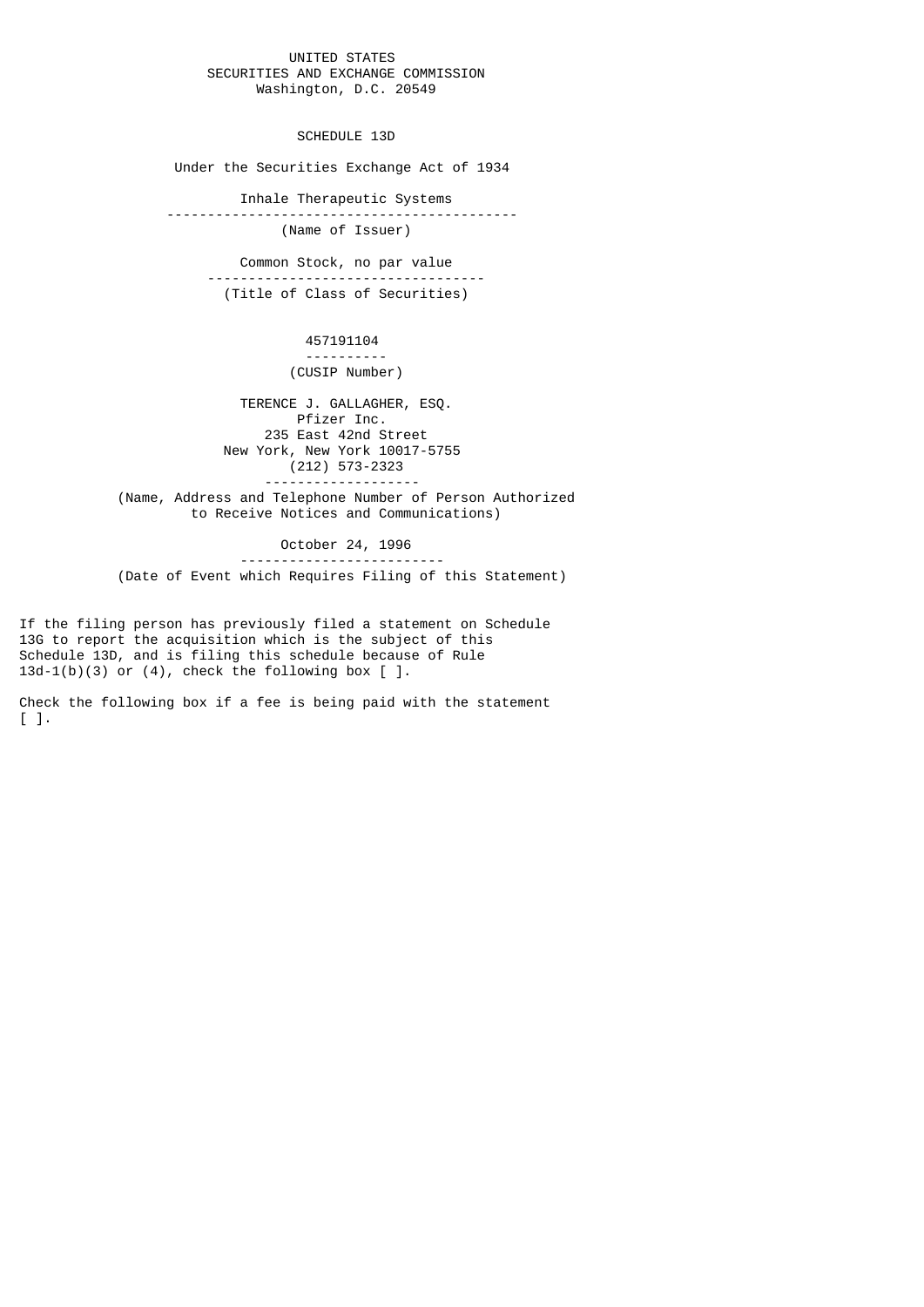(A fee is not required only if the reporting person: (1) has a previous statement on file reporting beneficial ownership of more than five percent of the class of securities described in Item 1; and (2) has filed no amendment subsequent thereto reporting beneficial ownership of five percent or less of such class.) (See Rule 13d-7.)

Note: Six copies of this statement, including all exhibits, should be filed with the Commission. See Rule 13d-1(a) for other parties to whom copies are to be sent.

\*The remainder of this cover page shall be filled out for a reporting person's initial filing on this form with respect to the subject class of securities, and for any subsequent amendment containing information which would alter disclosures provided in a prior cover page.

The information required on the remainder of this cover page shall not be deemed to be "filed" for the purpose of Section 18 of the Securities Exchange Act of 1934 ("Act") or otherwise subject to the liabilities of that section of the Act but shall be subject to all other provisions of the Act (however, see the Notes).

CUSIP No.457191104

1. NAME OF REPORTING PERSON S.S. or I.R.S. IDENTIFICATION NO. OF ABOVE PERSON

 Pfizer Inc. Tax I.D. 13-5315170

- 2. CHECK THE APPROPRIATE BOX IF A MEMBER OF A GROUP (a) [ ] (b) [X]
- 3. SEC USE ONLY
- 4. SOURCE OF FUNDS\* WC
- 5. CHECK BOX IF DISCLOSURE OF LEGAL PROCEEDINGS IS REQUIRED PURSUANT TO ITEMS 2(d) or 2(e) [ ]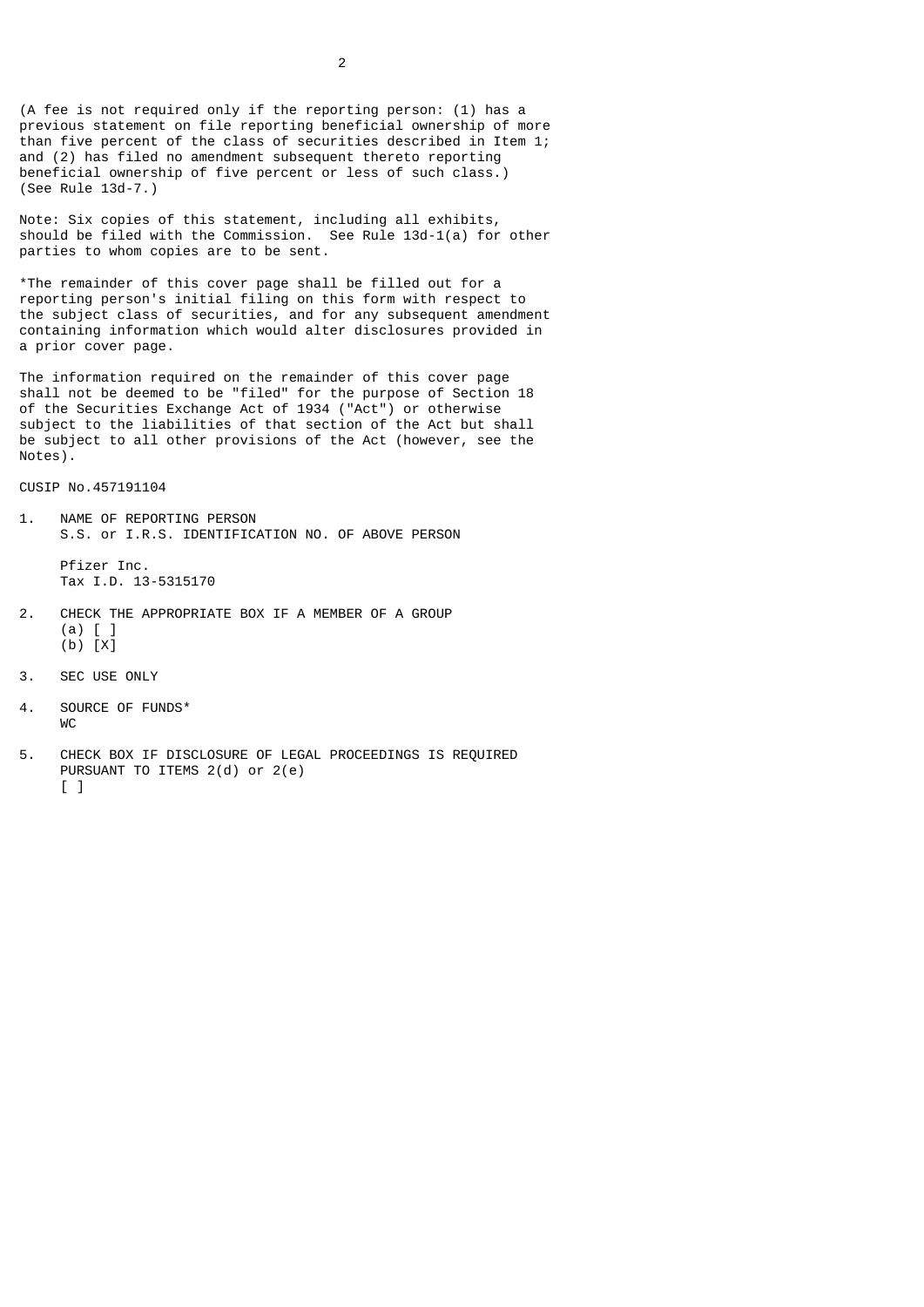6. CITIZENSHIP OR PLACE OF ORGANIZATION

Delaware

NUMBER OF SHARES BENEFICIALLY OWNED BY EACH REPORTING PERSON WITH

7. SOLE VOTING POWER

725,552

- 8. SHARED VOTING POWER
- 9. SOLE DISPOSITIVE POWER

725,552

- 10. SHARED DISPOSITIVE POWER
- 11. AGGREGATE AMOUNT BENEFICIALLY OWNED BY EACH REPORTING PERSON

725,552

- 12. CHECK BOX IF THE AGGREGATE AMOUNT IN ROW (11) EXCLUDES CERTAIN SHARES\* [ ]
- 13. PERCENT OF CLASS REPRESENTED BY AMOUNT IN ROW (11)

6.1%

14. TYPE OF REPORTING PERSON\*

CO

\*SEE INSTRUCTIONS BEFORE FILLING OUT!

Item 1. Security and Issuer.

Title of Class of Securities: Common Stock, no par value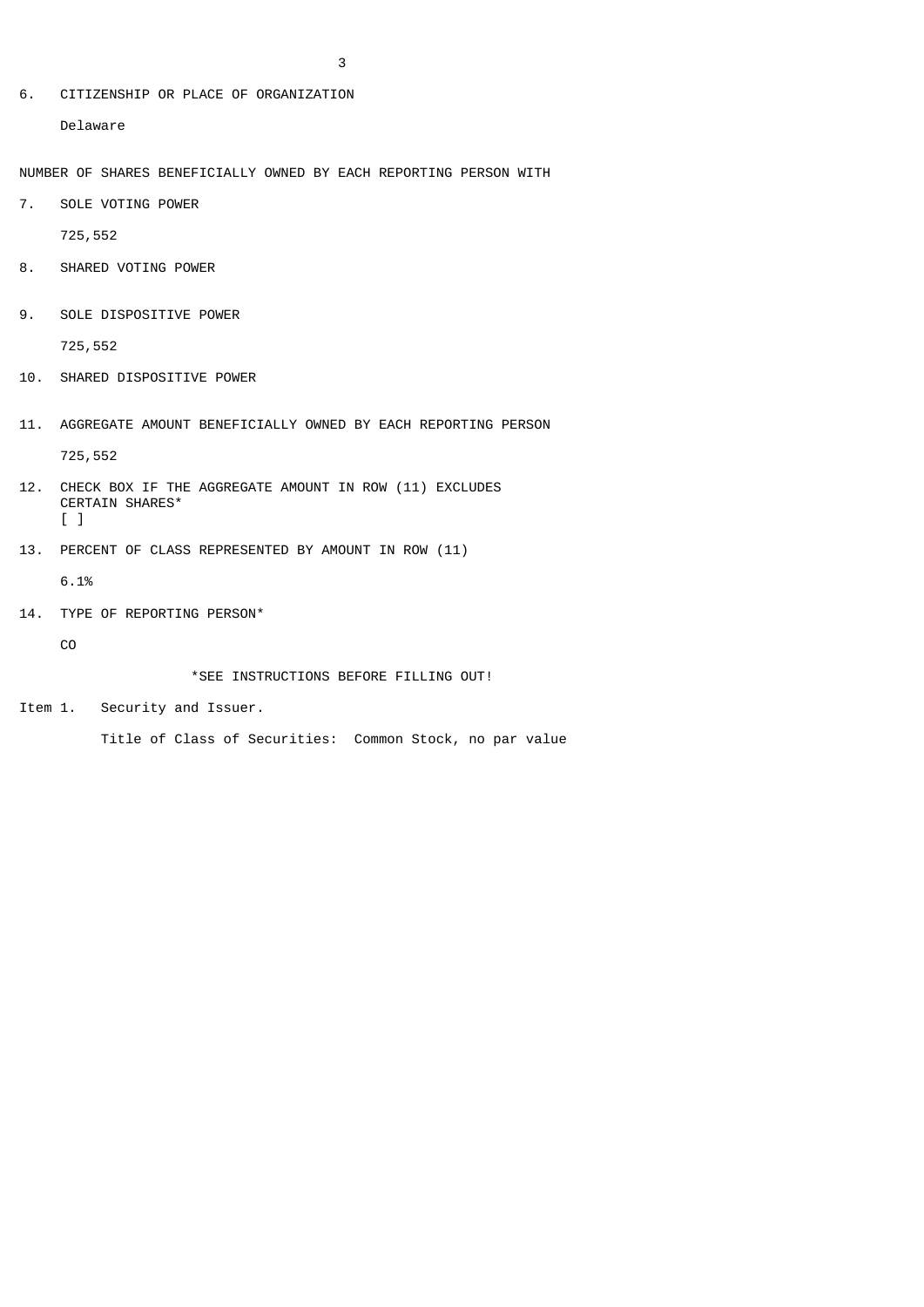Name and Address of Issuer's Principal Executive Offices:

 Inhale Therapeutic Systems 1060 East Meadow Circle Palo Alto, California 94303

Item 2. Identity and Background.

 Name of Person Filing: Pfizer Inc. State of Incorporation: Delaware

 Principal Business: Manufacturer of pharmaceuticals and other health care products.

Address of Principal Office:

 235 East 42nd Street New York, New York 10017

 For information required by this Item 2 of Schedule 13D with respect to the executive officers and directors of Pfizer Inc., reference is made to Attachment A to this Schedule 13D, which is incorporated herein by reference.

 Neither Pfizer Inc., nor to its best knowledge, any of the persons named on Attachment A attached hereto, has during the last five years: (i) been convicted in a criminal proceeding (excluding traffic violations or similar misdemeanors); or (ii) been a party to a civil proceeding of a judicial or administrative body of competent jurisdiction and as a result of such proceeding was or is subject to a judgment, decree or final order enjoining future violations of, or prohibiting or mandating activities subject to, federal or state securities laws or finding any violation with respect to such laws.

Item 3. Source and Amount of Funds or Other Consideration:

 The source of funds to buy the securities reported herein was working capital. Pfizer Inc. paid \$5,000,000 on October 24, 1996 for 272,456 shares of the securities reported herein. These shares were in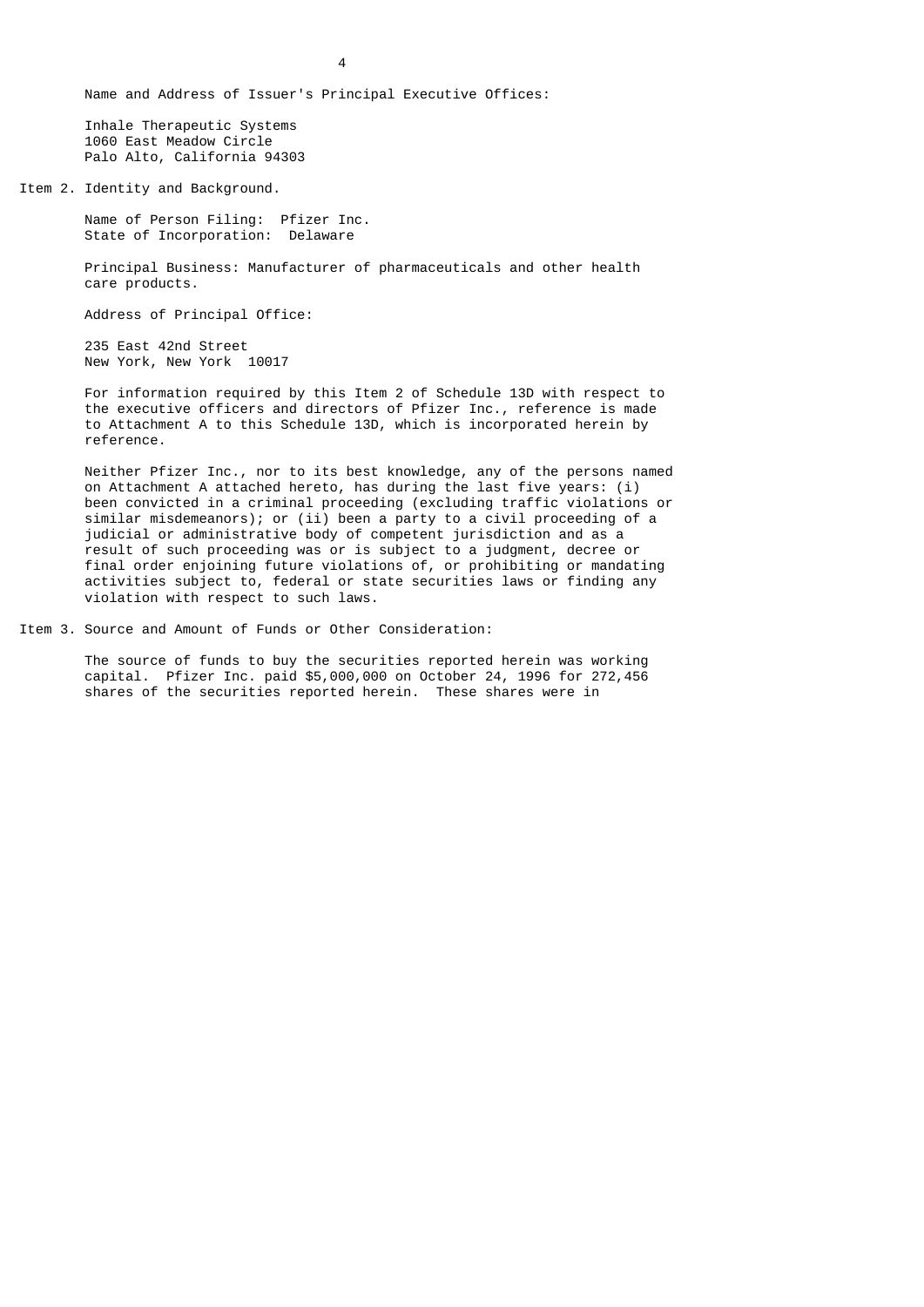addition to 453,096 shares purchased for \$5,000,000 on February 28, 1995.

 Both of these purchases were made pursuant to the Stock Purchase Agreement between the Issuer and Pfizer Inc., dated January 18, 1995, which is incorporated herein by reference to Exhibit I to this Schedule 13D. Under the Agreement, Pfizer is barred from either acquiring additional shares or selling any of the shares it currently holds until January 18, 2000, unless Pfizer Inc. obtains the Issuer's consent or in the event of a third party tender offer for 33% or more of the Issuer's outstanding stock. Under certain circumstances, a sale of the shares by Pfizer Inc. is subject to the Issuer's right of first refusal. Pfizer Inc. may request the registration of the shares by the Issuer beginning January 18, 2000, if the Issuer registers any of its Common Stock in connection with a public offering.

Item 4. Purpose of Transaction:

 The reporting person has acquired these securities for investment purposes.

Item 5. Interest in Securities of the Issuer.

 As of October 24, 1996, Pfizer Inc. became the owner of a total of 725,552 shares of Common Stock and, as a result, holds approximately 6.1% of the outstanding Common Stock.

 (a) Except as set forth herein, neither Pfizer Inc. nor, to its best knowledge, any of the persons named on Attachment A attached hereto, beneficially owns any Common Stock.

 (b) Pfizer Inc. has the sole power to vote all of the Common Stock it beneficially owns.

 (c) Except as set forth herein, no transactions were effected in Common Stock during the past sixty (60) days by Pfizer Inc. nor, to the best of its knowledge, any person listed in Attachment A attached hereto that would require disclosure pursuant to Item 5(c).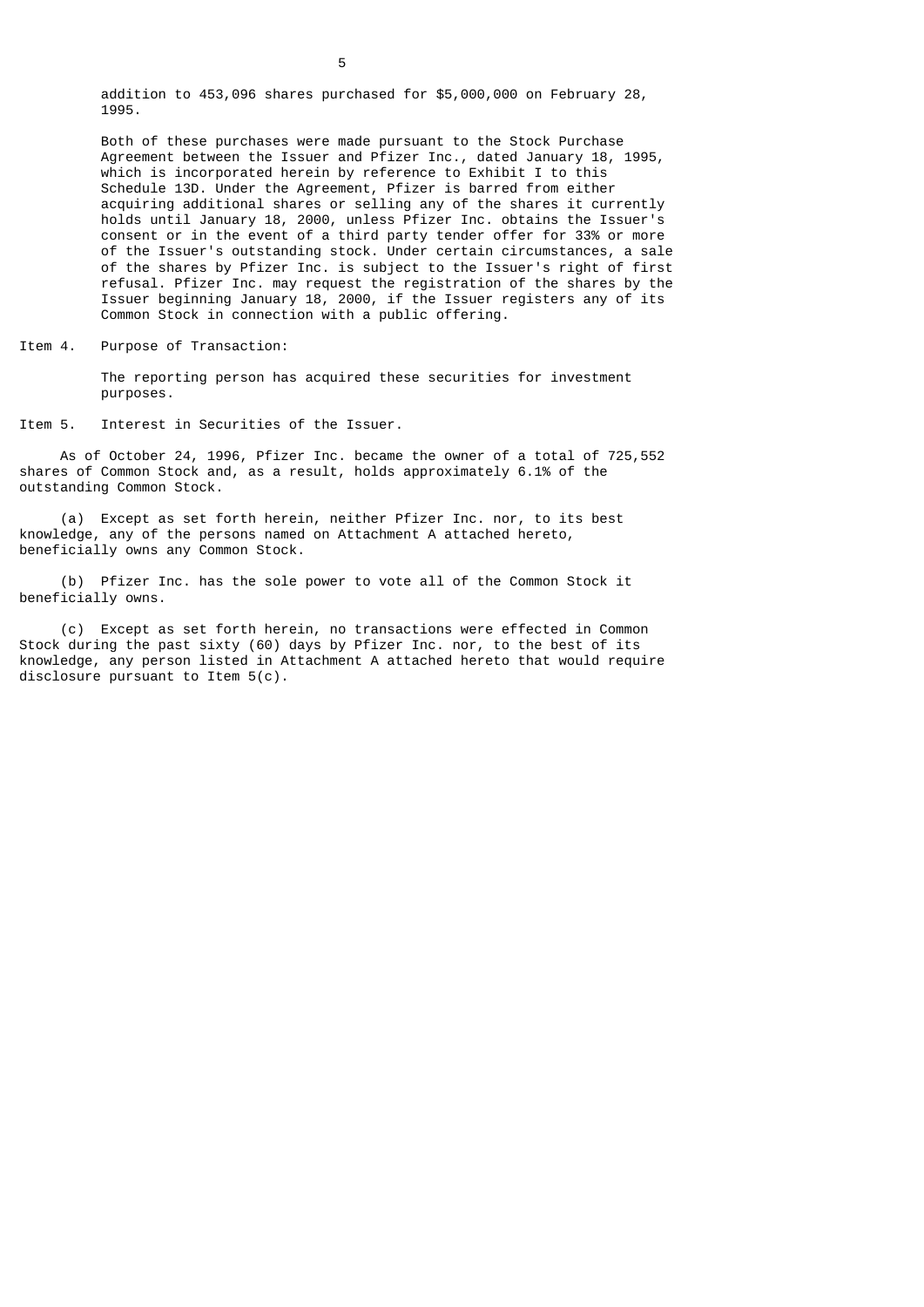(d) Neither Pfizer Inc. nor, to its best knowledge, any of the persons named on Attachment A attached hereto, has or knows of any other person who has the right to receive or the power to direct the receipt of dividends from, or the proceeds from the sale of, any Common Stock beneficially owned by Pfizer Inc.

- (e) Not applicable.
- Item 6. Contracts, Arrangements, Understandings or Relationships With Respect to Securities of the Issuer:

None except as referred to or described herein.

Item 7. Material to be Filed as Exhibits:

- Attachment A Information concerning Executive Officers and Directors of Pfizer Inc.
- Exhibit I Stock Purchase Agreement between the Issuer and Pfizer Inc., dated January 18, 1995 (incorporated by reference to Exhibit 4.9 of the Issuer's Form S-1, Registration No. 33-89502)

 SIGNATURE ---------

After reasonable inquiry and to the best of my knowledge and belief, I certify that the information set forth in this statement is true, complete and correct.

DATE: November 4, 1996

PFIZER INC.

 By: /s/ Eileen R. Walton -------------------------- Name: Eileen R. Walton Title: Assistant Secretary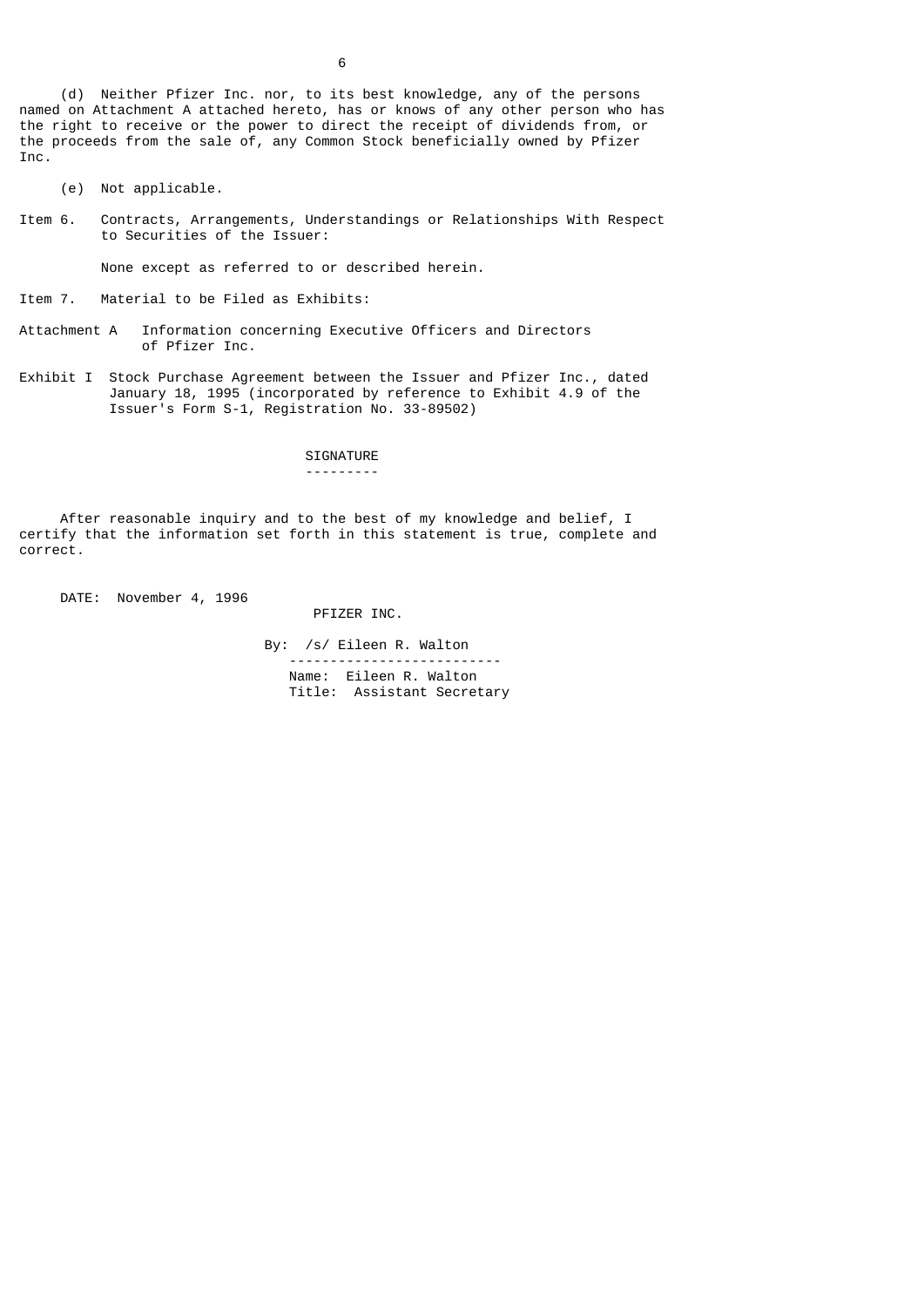Attachment A

## Executive Officers and Directors of Pfizer Inc. -----------------------------------------------

 The names and titles of the executive officers and the names of the directors of Pfizer Inc. and their business addresses and principal occupations are set forth below. If no address is given, the director's or executive officer's business address is that of Pfizer Inc. Unless otherwise indicated, each occupation set forth opposite an individuals name refers to Pfizer Inc. and each individual is a United States citizen.

| Executive Officers | Position; Principal Occupation                                               |
|--------------------|------------------------------------------------------------------------------|
| Brian W. Barrett   | Vice President; President - Animal<br>Health Group                           |
| M. Kenneth Bowler  | Vice President, Federal Government<br>Relations                              |
| C. L. Clemente     | Senior Vice President, Corporate Affairs;<br>Secretary and Corporate Counsel |
| Bruce R. Ellig     | Vice President, Employee Resources                                           |
| Donald F. Farley   | Vice President; President, Consumer Health Care<br>Group                     |
| George A. Forcier  | Vice President, Quality Control                                              |
| P. Nigel Gray      | Vice President; President-Hospital Products Group                            |
| Gary N. Jortner    | Vice President; Group Vice President - U.S.<br>Pharmaceuticals Group         |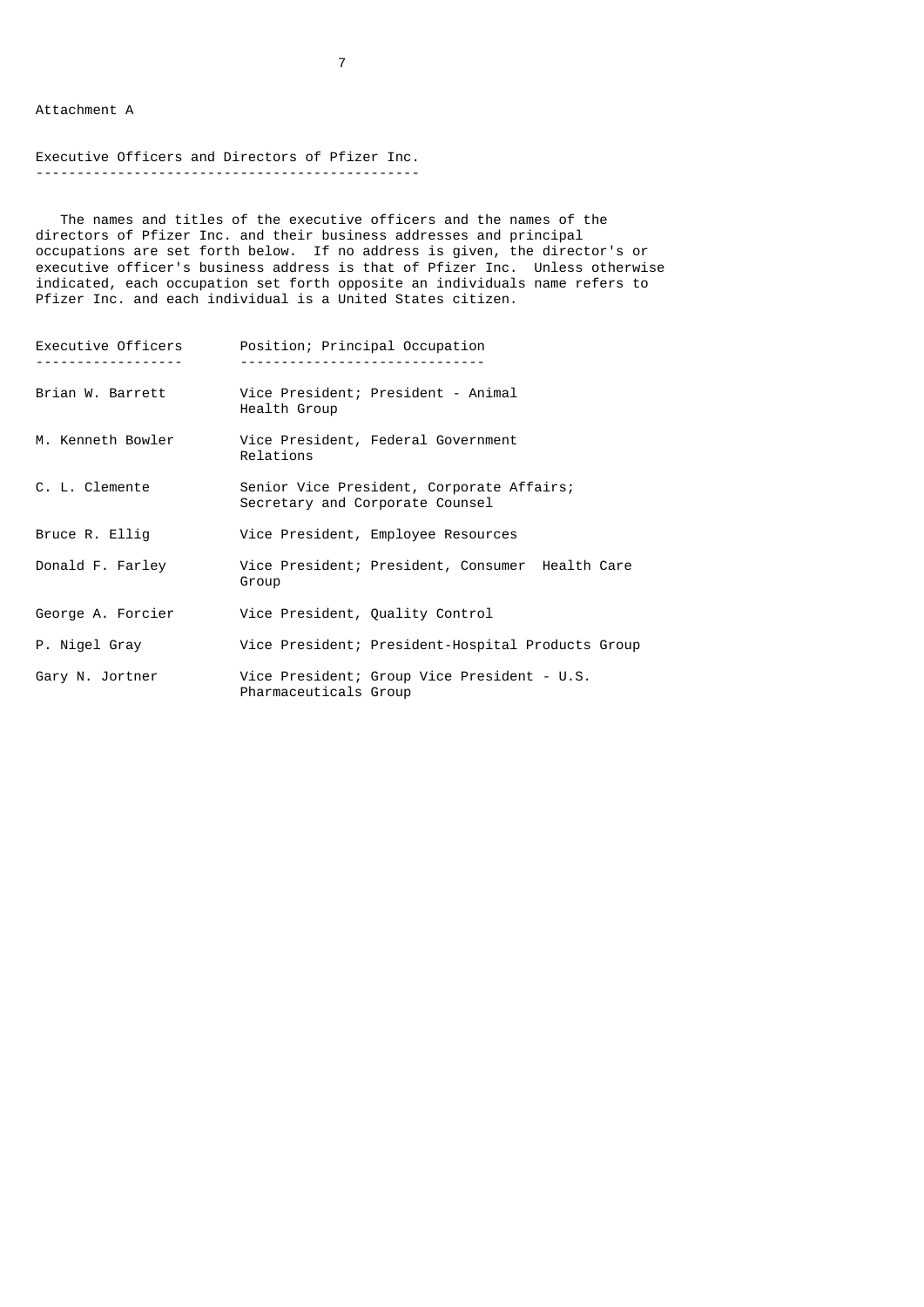| Karen L. Katen       | Vice President; President - U.S. Pharmaceuticals Group                                      |
|----------------------|---------------------------------------------------------------------------------------------|
| J. Patrick Kelly     | Vice President; Group Vice President Disease<br>Management - U.S. Pharmaceuticals Group     |
| Alan G. Levin        | Treasurer                                                                                   |
| Henry A. McKinnell   | Executive Vice President                                                                    |
| Brower A. Merriam    | Vice President - Animal Health Policy                                                       |
| Victor P. Micati     | Vice President; Executive Vice President -<br>International Pharmaceuticals Group           |
| Paul S. Miller       | Senior Vice President; General Counsel                                                      |
| George M. Milne, Jr. | Vice President; President, Central Research                                                 |
| Robert Neimeth       | Executive Vice President; President, International<br>Pharmaceuticals Group                 |
| John F. Niblack      | Executive Vice President, Research & Development                                            |
| William J. Robison   | Senior Vice President - Employee Resources                                                  |
| Herbert V. Ryan      | Controller                                                                                  |
| Craig Saxton         | Vice President; Executive Vice President, Central<br>Research                               |
| David L. Shedlarz    | Vice President - Finance, and Chief Financial Officer                                       |
| Mohand Sidi Said     | Vice President; President, Asia/Africa/Middle East -<br>International Pharmaceuticals Group |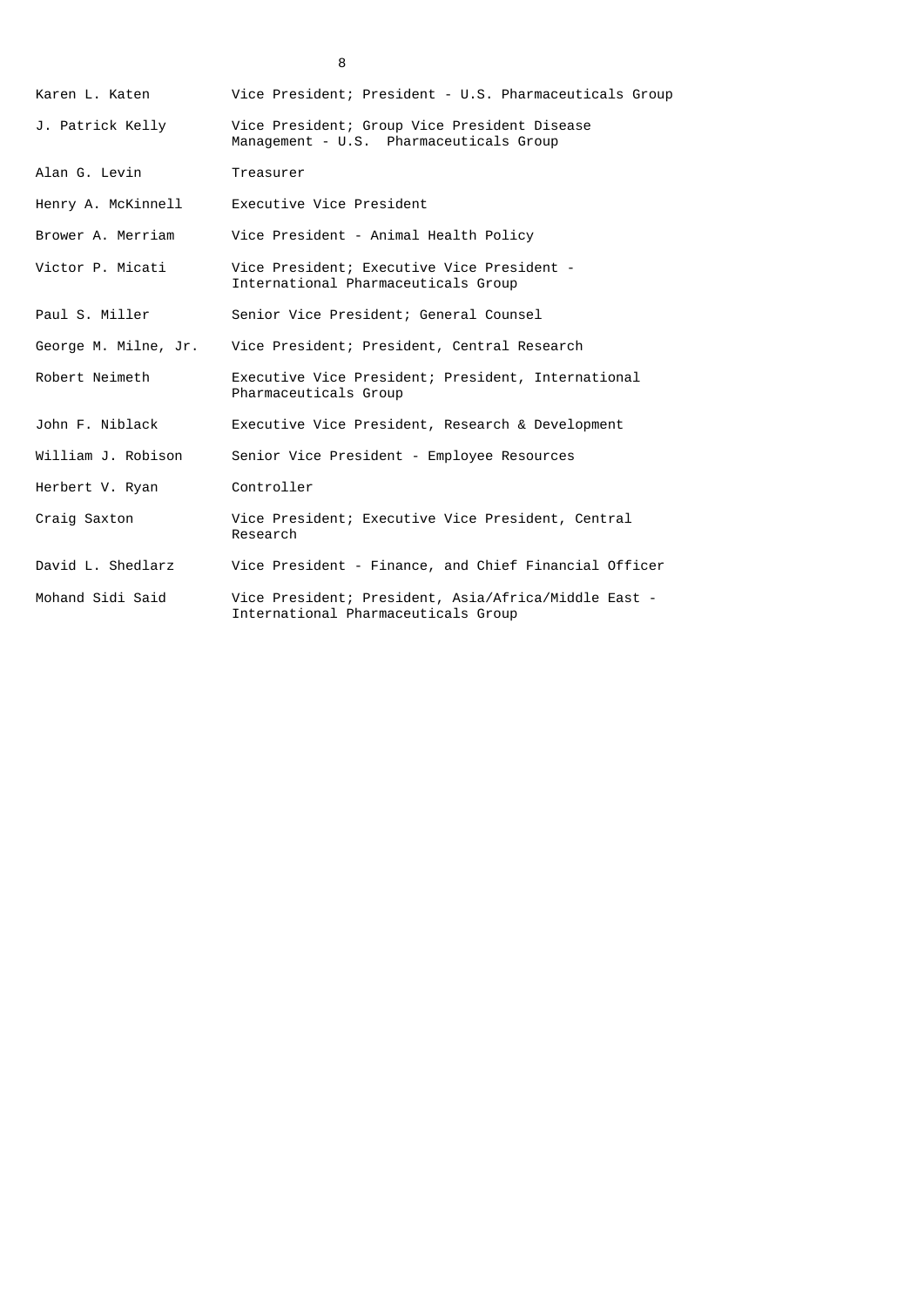| Frederick Telling<br>Vice President, Corporate Strategic<br>Planning and Policy<br>Directors<br>Position; Principal Occupation<br>---------<br>Michael S. Brown<br>Paul J. Thomas Professor of<br>Genetics<br>University of Texas<br>Southwestern Medical Center<br>5323 Harry Hines Blvd.<br>Room L5-238<br>Dallas, TX 75235-9046<br>(public university)<br>Chairman, President & Chief<br>M. Anthony Burns<br>Executive Officer<br>Ryder System, Inc.<br>3600 Northwest 82nd Avenue<br>Miami, FL 33166<br>(provider of transportation and<br>logistics services)<br>Grace J. Fippinger<br>Former Vice President, Secretary &<br>Treasurer<br>NYNEX Corporation<br>Pfizer Inc.<br>235 East 42nd Street<br>New York, NY 10017<br>Chairman of the Board<br>George B. Harvey<br>Pitney Bowes<br>One Elmcroft Road<br>Stamford, CT 06926-0700<br>(provider of mailing and office<br>systems and management and<br>financial services)<br>Constance J. Horner<br>Guest Scholar<br>The Brookings Institution | William C. Steere, Jr. | Chairman of the Board and Chief<br>Executive Officer |
|---------------------------------------------------------------------------------------------------------------------------------------------------------------------------------------------------------------------------------------------------------------------------------------------------------------------------------------------------------------------------------------------------------------------------------------------------------------------------------------------------------------------------------------------------------------------------------------------------------------------------------------------------------------------------------------------------------------------------------------------------------------------------------------------------------------------------------------------------------------------------------------------------------------------------------------------------------------------------------------------------------|------------------------|------------------------------------------------------|
|                                                                                                                                                                                                                                                                                                                                                                                                                                                                                                                                                                                                                                                                                                                                                                                                                                                                                                                                                                                                         |                        |                                                      |
|                                                                                                                                                                                                                                                                                                                                                                                                                                                                                                                                                                                                                                                                                                                                                                                                                                                                                                                                                                                                         |                        |                                                      |
|                                                                                                                                                                                                                                                                                                                                                                                                                                                                                                                                                                                                                                                                                                                                                                                                                                                                                                                                                                                                         |                        |                                                      |
|                                                                                                                                                                                                                                                                                                                                                                                                                                                                                                                                                                                                                                                                                                                                                                                                                                                                                                                                                                                                         |                        |                                                      |
|                                                                                                                                                                                                                                                                                                                                                                                                                                                                                                                                                                                                                                                                                                                                                                                                                                                                                                                                                                                                         |                        |                                                      |
|                                                                                                                                                                                                                                                                                                                                                                                                                                                                                                                                                                                                                                                                                                                                                                                                                                                                                                                                                                                                         |                        |                                                      |
|                                                                                                                                                                                                                                                                                                                                                                                                                                                                                                                                                                                                                                                                                                                                                                                                                                                                                                                                                                                                         |                        |                                                      |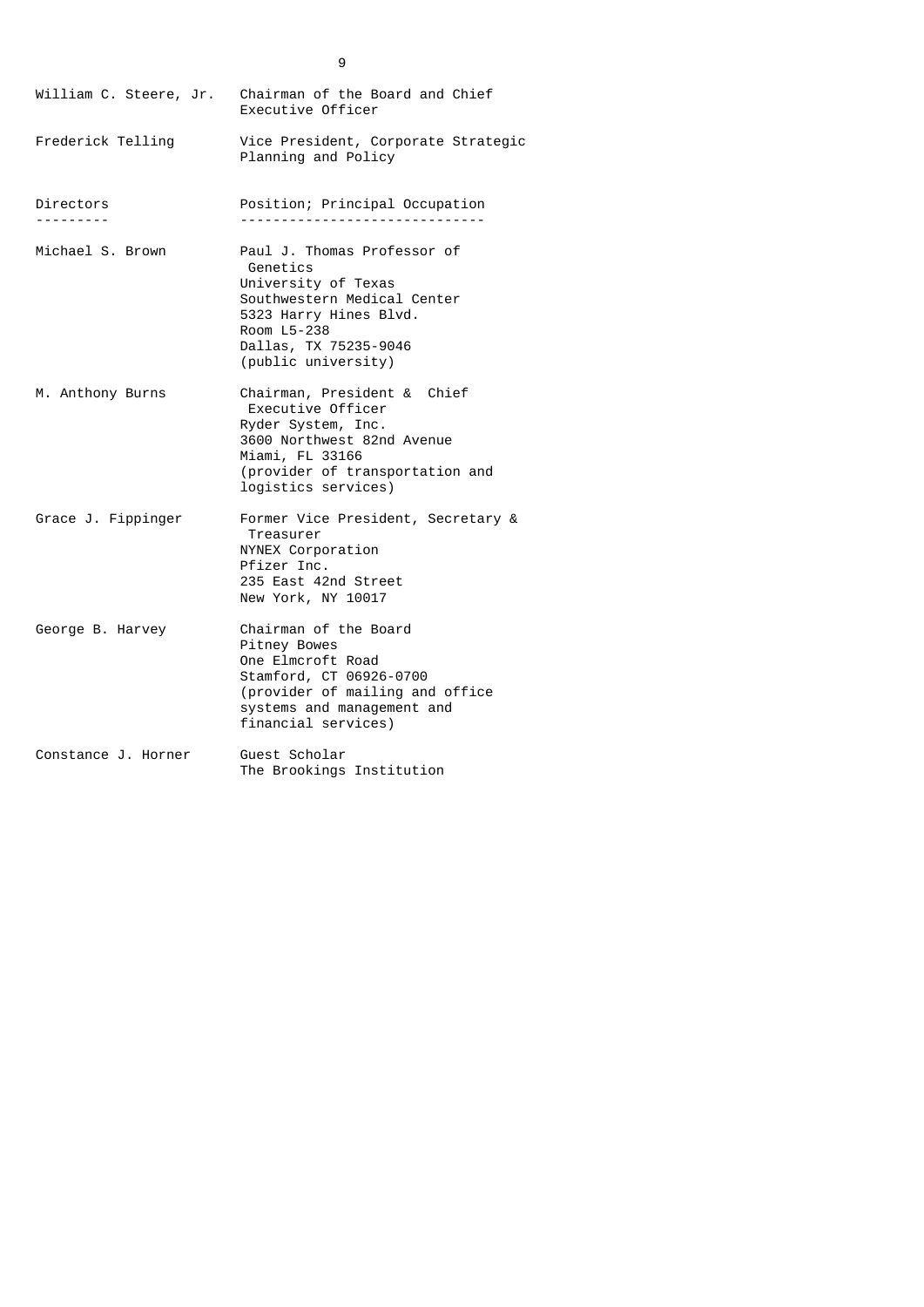|                      | 1775 Massachusetts Avenue, N.W.<br>Washington, DC 20036<br>(an organization devoted to<br>nonpartisan research, education and<br>publication in economics,<br>government and foreign policy and<br>the social sciences) |
|----------------------|-------------------------------------------------------------------------------------------------------------------------------------------------------------------------------------------------------------------------|
| Stanley 0. Ikenberry | President Emeritus<br>University of Illinois<br>1007 West Nevada<br>Urbana, IL 61801                                                                                                                                    |
| Harry P. Kamen       | Chairman, President & Chief<br>Executive Officer<br>Metropolitan Life Insurance Co.<br>One Madison Avenue<br>New York, NY 10010<br>(a life insurance company)                                                           |
| Thomas G. Labrecque  | Chairman & Chief<br>Operating Officer<br>The Chase Manhattan Corp.<br>270 Park Avenue, 8th Floor<br>New York, NY 10017<br>(a bank holding company)                                                                      |
| James T. Lynn        | Senior Adviser - Lazard Freres & Co. LLC<br>30 Rockefeller Plaza, 61st Floor<br>New York, New York 10020<br>(investment bankers)                                                                                        |
| Edmund T. Pratt Jr.  | Chairman Emeritus<br>Pfizer Inc.<br>235 East 42nd Street<br>New York, NY 10017                                                                                                                                          |
| Felix G. Rohatyn     | Managing Director - Lazard Freres & Co. LLC<br>30 Rockefeller Plaza<br>New York, NY 10020<br>(investment bankers)                                                                                                       |

10